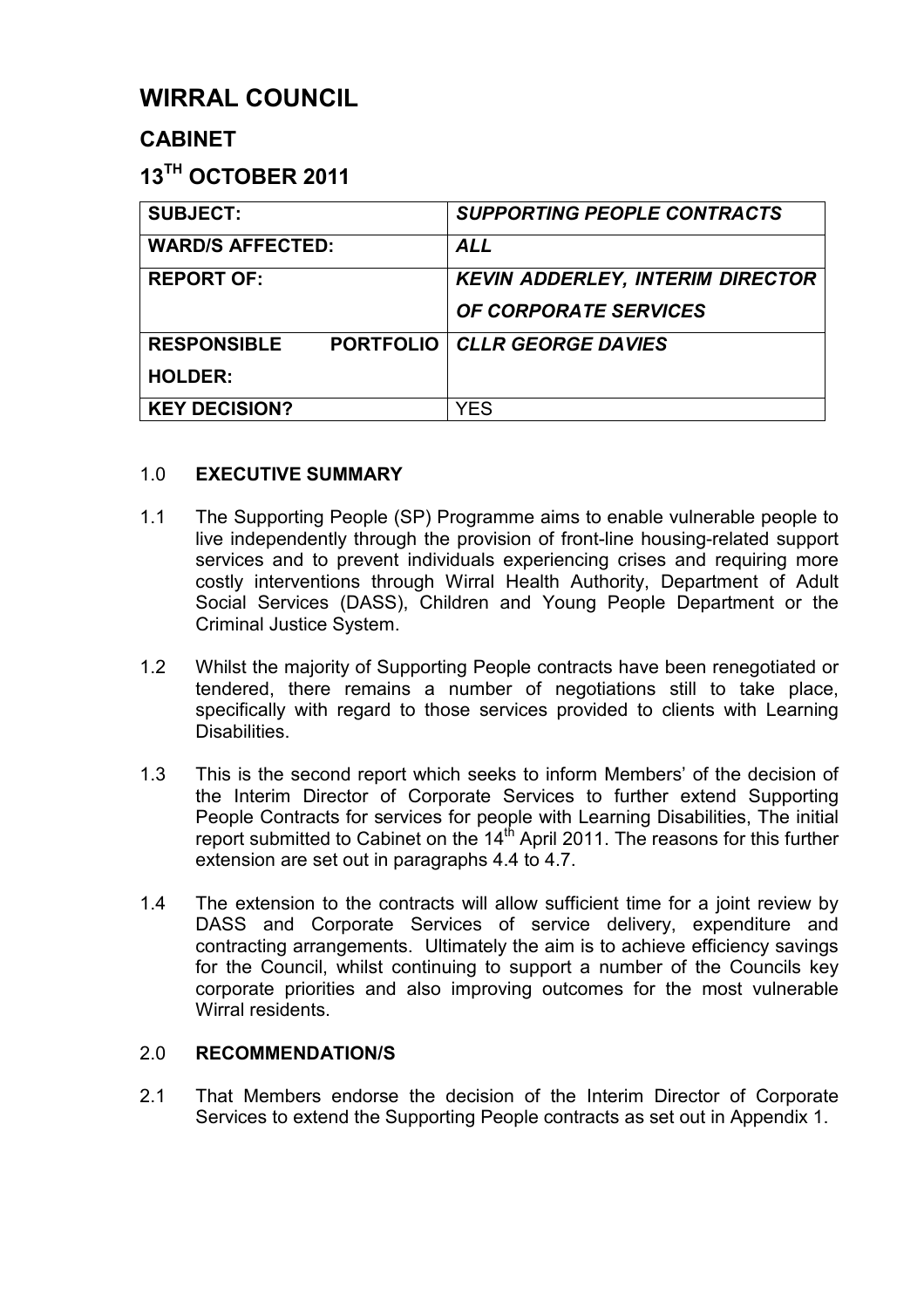# 3.0 **REASON/S FOR RECOMMENDATION/S**

- 3.1 In endorsing the decision to extend these contracts Members will:
	- Ensure continuity of support for vulnerable residents with learning disabilities who are currently in receipt of services.
	- Reduce calls for further care and financial assistance funded by DASS.
	- Avoid potential challenges that may arise from the expiration of contracts without formal notice being given and the subsequent withdrawal of Supporting People funded support services.
	- Ensure that SP services are effectively aligned with the supported living services commissioned by DASS.
	- Enable the conclusion of the negotiation process which aims to realise efficiencies for the council, which will assist with the financial pressures on DASS statutory responsibilities.

# 4.0 **BACKGROUND AND KEY ISSUES**

- 4.1 The majority of Supporting People contracts have been either negotiated or tendered within the last 3 years but there remain a number of negotiations still to take place, in particular for all services provided to clients with Learning Disabilities.
- 4.2 There have been influencing factors that have inhibited progress including: significant changes within partner departments; the requirement to ensure that further financial burden is not transferred to DASS; the need to carry out a comprehensive evaluation of the appropriateness of the use of Supporting People funding for clients with Learning Disabilities in order to align with the re-tendering of services commissioned by the DASS and the out sourcing of supported housing services which were delivered directly by DASS.
- 4.3 An earlier report was presented to and endorsed by Cabinet on 14<sup>th</sup> April 2011. That report sought approval to extend Supporting People contracts for Learning Disability clients for the period April 2011 to October 2011. It was anticipated that this would allow sufficient time to conduct a comprehensive consultation and analysis of services with a view to negotiating or tendering for new contracts.
- 4.4 The Interim Director of Corporate Services and Interim Director of Adult Social Services established a cross departmental Task and Finish group to consider how to re-assign Supporting People funding for learning disability services including the level of contribution required towards the outsourced DASS services.
- 4.5 It was intended that during this period DASS would conduct an analysis of the clients community care and support needs in order to determine the individuals level of independence and the appropriateness and level of Supporting People funding based upon the SP Eligibility Criteria.
- 4.6 The outcomes of the Task and Finish Group and the client analysis would then: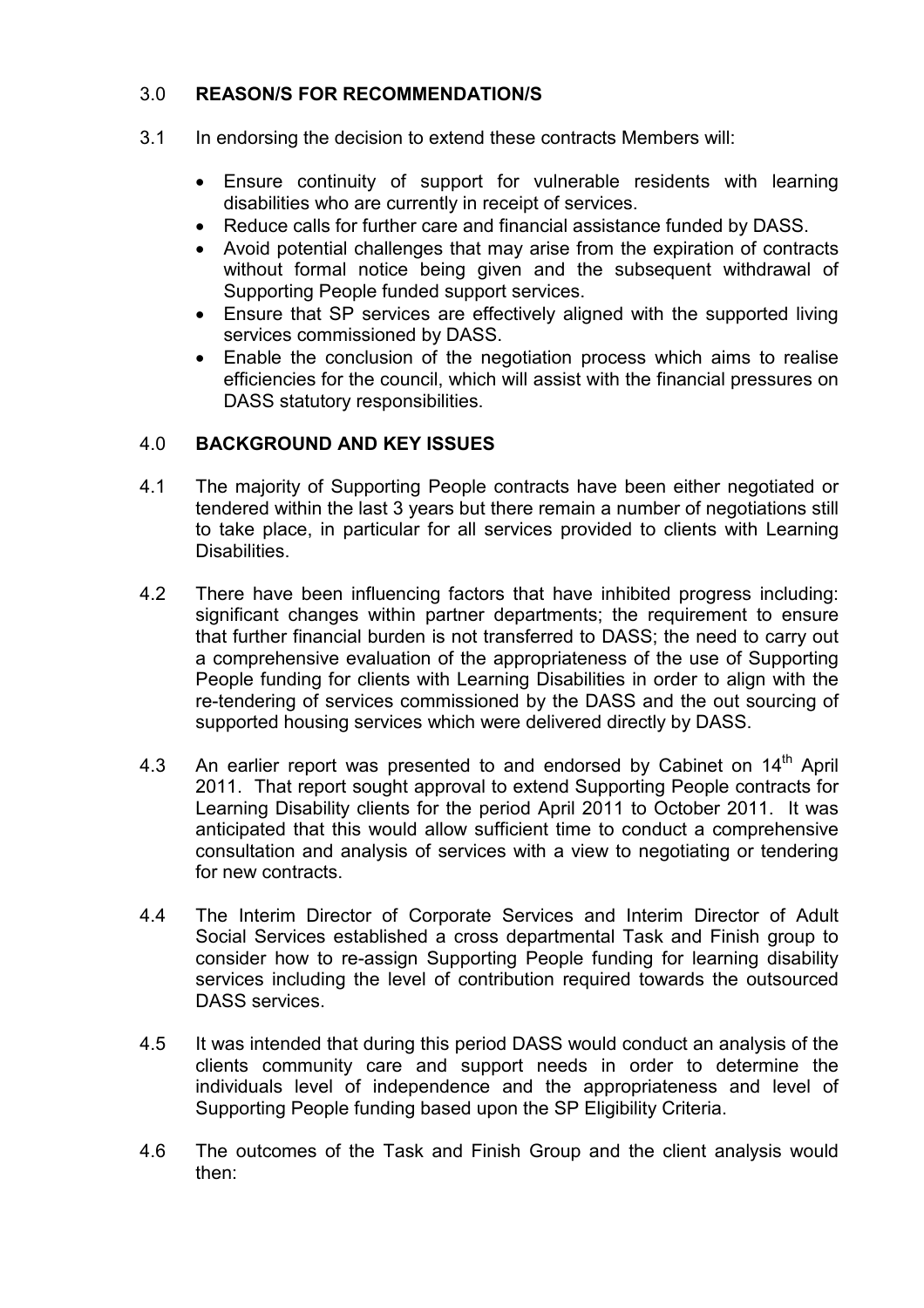- Identify those clients for whom Supporting People funding could validly be used for the purpose for which it is intended, whilst limiting the impact on the resources of DASS.
- Inform negotiations with existing providers
- Identify potential efficiencies to alleviate some of the financial burden on DASS.
- assist in the development of service specifications
- Identify opportunities for tendering.
- Provide an opportunity to realign services, improve joint working and commissioning whilst also delivering cost savings.
- If possible identify opportunities for re-investment in preventive services for those clients determined as moderate and low under DASS Fair Access Care criteria.
- 4.7 Due to the complex nature of the task and the volume of the work necessary, it has not been possible to conclude the process within the anticipated six month timescale as a result of the resources available within DASS as backroom staffing numbers have reduced over this time. The clients support needs have now been determined by DASS, however, this process was only concluded in September 2011. This has meant that there has not been sufficient time to allow the Supporting People Team to renegotiate contracts with service providers.
- 4.8 In view of the imminent expiration of the contracts, it has been necessary for the Interim Director of Corporate Services, under his delegated powers of authority, (paragraph 23 of the Scheme of Delegation) to further extend the contracts for four months, with an option to extend for a further three to six months, to allow for all negotiations to be concluded and new contracts to be entered into. Where possible, and with the mutual consent of the service providers, negotiations will be concluded and new contracts issued prior to the expiration of the current contracts.
- 4.9 The Interim Director of Corporate Services was also required to extend the Service Level Agreement (SLA) with DASS for the directly managed supported living schemes which have now been outsourced. The extension to these SLA was from  $30<sup>th</sup>$  April 2011 to  $30<sup>th</sup>$  June 2011. Supporting Peoples contribution to the outsourced services is currently being negotiated.
- 4.10 Appendix 1 lists those Learning Disabilities contracts yet to be negotiated or tendered. There are 13 contracts for Learning Disability Services with a total annual value of £1,400,000 (based on expenditure during 2010/11). In addition there are 4 SLA's now expired with an annual value of approximately £920,000(based on 2010/11 expenditure).
- 4.11 This process and the use of the Interim Directors delegated authority has been agreed with the Director of Finance and the Director of HR, Law and Asset Management.

#### 5.0 **RELEVANT RISKS**

5.1 The risk associated with the failure to extend these contracts would be: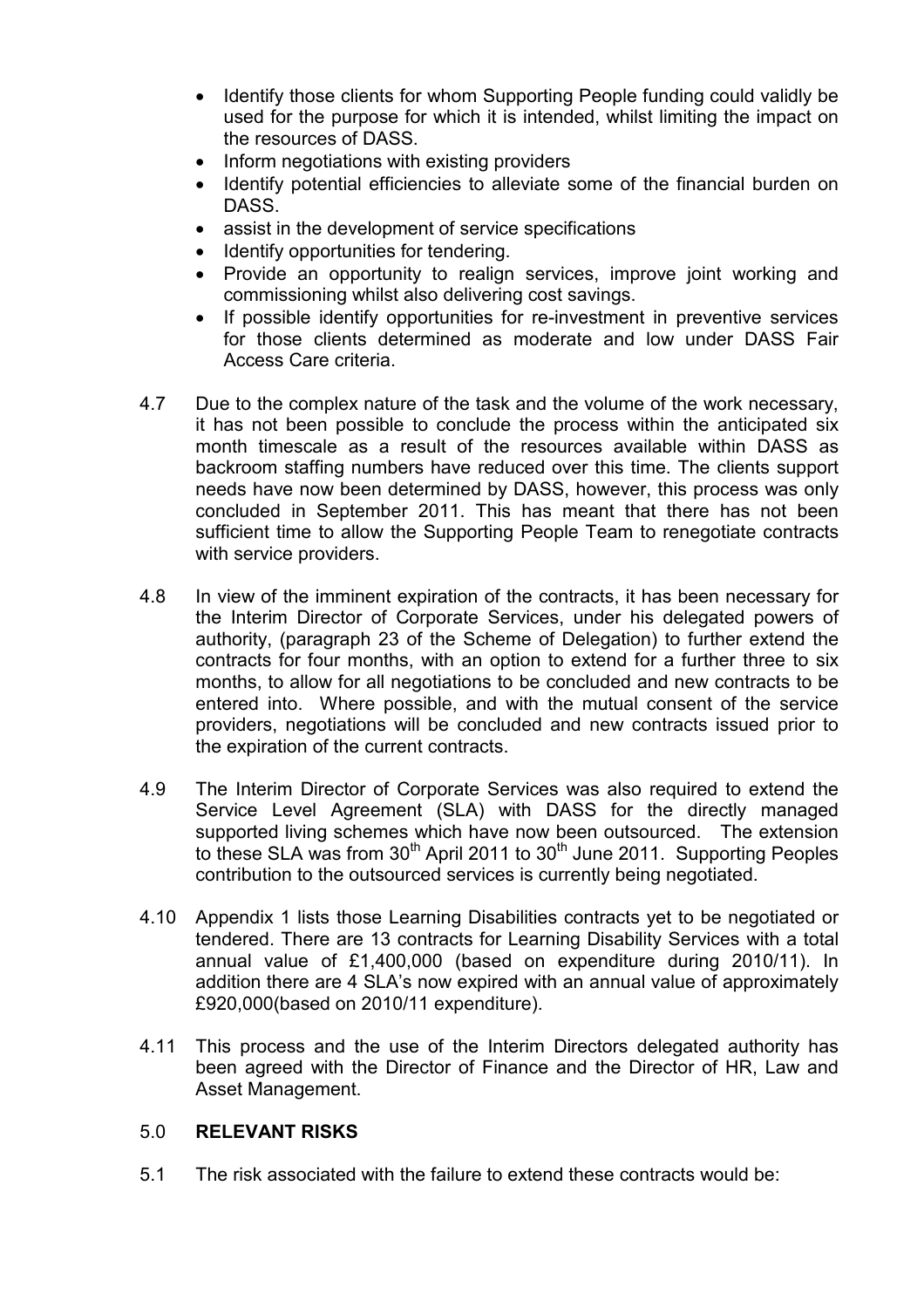- A loss of services to vulnerable people.
- Potential litigation arising from the expiration of contracts without formal notice being given.
- Potential financial implications for other Departmental budgets.

# 6.0 **OTHER OPTIONS CONSIDERED**

6.1 It has been determined that there are no other feasible options.

#### 7.0 **CONSULTATION**

- 7.1 The Supported and Special Needs Housing Section Commissioning Strategy 2008-2011 (including a procurement methodology) outlined the basis for which future contracting and commissioning of services were to be negotiated. The Strategy was developed after full consultation with Service Users, Provider Organisations, and other relevant stakeholders.
- 7.2 Consultation has taken place with the Department of Adult Social Services which is supportive of the proposal set out in this report
- 7.3 As part of the re-contracting process, we will conduct Service User consultation in order to ensure that the re-provision meets their support needs.

#### 8.0 **IMPLICATIONS FOR VOLUNTARY, COMMUNITY AND FAITH GROUPS**

8.1 A number of Voluntary, Community and Faith groups deliver support to vulnerable people via existing contracts and we will ensure that all retendered contracts will reflect the Councils emerging policy on assisting voluntary, community and faith groups to tender for these services.

#### 9.0 **RESOURCE IMPLICATIONS: FINANCIAL; IT; STAFFING; AND ASSETS**

9.1 The current budget will continue to pay for these contracts.

#### 10.0 **LEGAL IMPLICATIONS**

10.1 Contract Procedural rule 5.1.2 says that Cabinet can approve an extension to a contract, if satisfied that the extension will provide value for money. In this instance, it is not proposed to increase any of the prices in return for the Contractor agreeing to the extension of the contract.

#### 11.0 **EQUALITIES IMPLICATIONS**

- 11.1 The services provided through the continuation of these contracts promote social inclusion and involvement.
- 11.2 Equality Impact Assessment (EIA)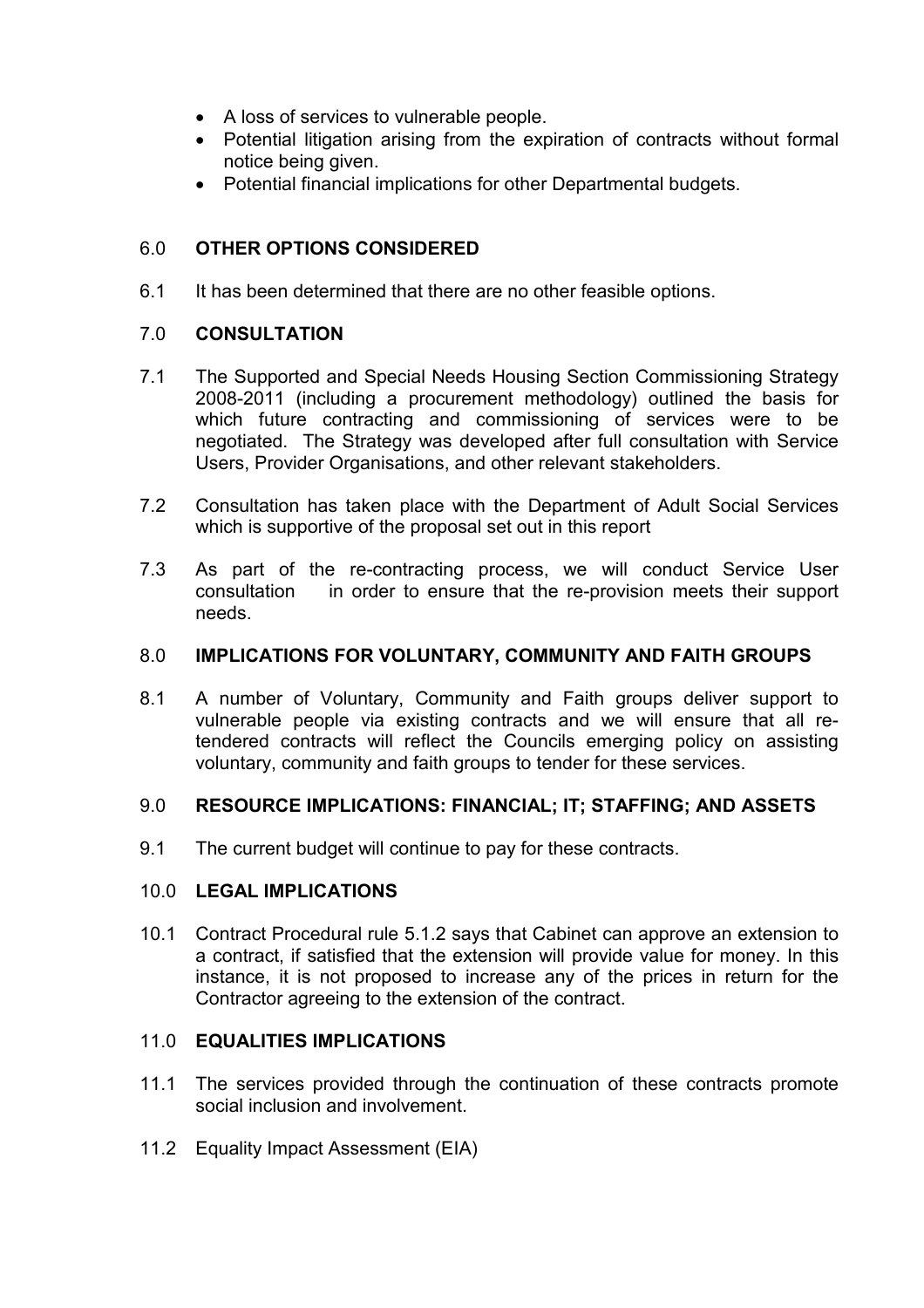(a) Is an EIA required? No

#### 12.0 **CARBON REDUCTION IMPLICATIONS**

12.1 Wherever feasible, the use of web-based and other IT solutions will be incorporated into subsequent negotiation and tendering exercises.

#### 13.0 **PLANNING AND COMMUNITY SAFETY IMPLICATIONS**

13.1 There are no specific planning implications arising from this report.

| <b>REPORT AUTHOR:</b> | <b>Sheila Jacobs</b>                |  |  |
|-----------------------|-------------------------------------|--|--|
|                       | Supported Housing Principal Manager |  |  |
|                       | Telephone: (0151) 691 8345          |  |  |
|                       | email: sheilajacobs@wirral.gov.uk   |  |  |

#### **APPENDICES**

Appendix 1: Table of contracts and extension dates.

#### **REFERENCE MATERIAL**

#### **SUBJECT HISTORY (last 3 years)**

| <b>Council Meeting</b>                               | <b>Date</b>                   |
|------------------------------------------------------|-------------------------------|
| Cabinet: Wirral's Supported and Special Needs        | 10th December 2008            |
| <b>Housing Strategy 2008-2011</b>                    |                               |
| <b>Cabinet: Wirral's Supported and Special Needs</b> |                               |
| <b>Housing Contracts Report</b>                      | 25 <sup>th</sup> June 2009    |
| <b>Cabinet: Wirral's Supported and Special Needs</b> |                               |
| <b>Housing Tendered Contracts - Floating Support</b> | 4th February 2010             |
| <b>Cabinet: Wirral's Supported and Special Needs</b> |                               |
| <b>Housing Negotiated Contracts</b>                  | 4 <sup>th</sup> February 2010 |
| <b>Cabinet: Supporting People Contracts</b>          |                               |
|                                                      | 14th April 2011               |
|                                                      |                               |
|                                                      |                               |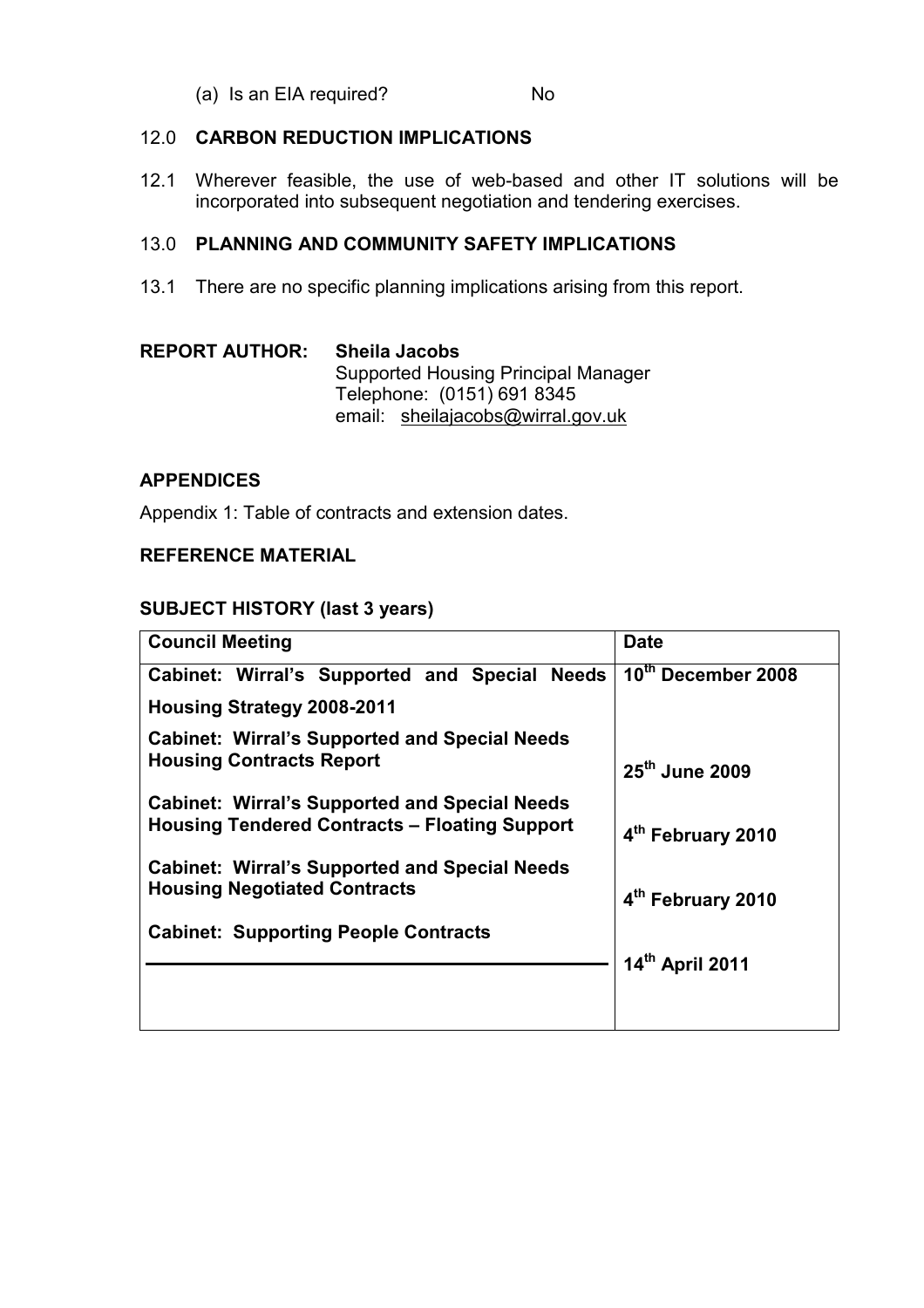# **APPENDIX ONE**

The following table shows the individual services yet to be negotiated, their respective contract values, their original contract expirations and new expiration dates.

The contract values are approximations, they vary depending on the level of utilisation / occupancy. For the purposes of this table funding estimates are based on levels of service utilisation during 2010/11.

| <b>Service Provider</b>    | <b>Service Name</b>  | Capaci<br><u>ty</u> | Annual<br>Contract<br><b>Value</b> | Original<br>Expiration<br>Date | <b>New</b><br><b>Expiration</b><br><b>Date</b> |
|----------------------------|----------------------|---------------------|------------------------------------|--------------------------------|------------------------------------------------|
|                            |                      |                     |                                    |                                | 29.01.201                                      |
| <b>Alternative Futures</b> | 58 Borrowdale Road   | 3                   | 40,914                             | 02.10.11                       | $\overline{2}$                                 |
|                            |                      |                     |                                    | 02.10.11                       | 29.01.201                                      |
|                            | 614 New Chester Road | 4                   | 23,050                             |                                | 2.                                             |
|                            |                      |                     |                                    | 02.10.11                       | 29.01.201                                      |
|                            | 87 Park Road West    | 4                   | 20,206                             |                                |                                                |
|                            |                      |                     |                                    | 02.10.11                       | 29.01.201                                      |
|                            | 99 Hoylake Road      | 5                   | 38,025                             |                                |                                                |
|                            |                      |                     |                                    | 02.10.11                       | 29.01.201                                      |
|                            | Chestnut Lodge       | 3                   | 21,666                             |                                | 2.                                             |
|                            |                      |                     |                                    | 02.10.11                       | 29.01.201                                      |
|                            | <b>Nursery House</b> | 3                   | 19,620                             |                                | 2.                                             |
|                            |                      |                     |                                    | 02.10.11                       | 29.01.201                                      |
|                            | Saxondale            | 3                   | 26,008                             |                                |                                                |
|                            | The Spinney          | っ                   | 12,776                             | 02.10.11                       | 29.01.201                                      |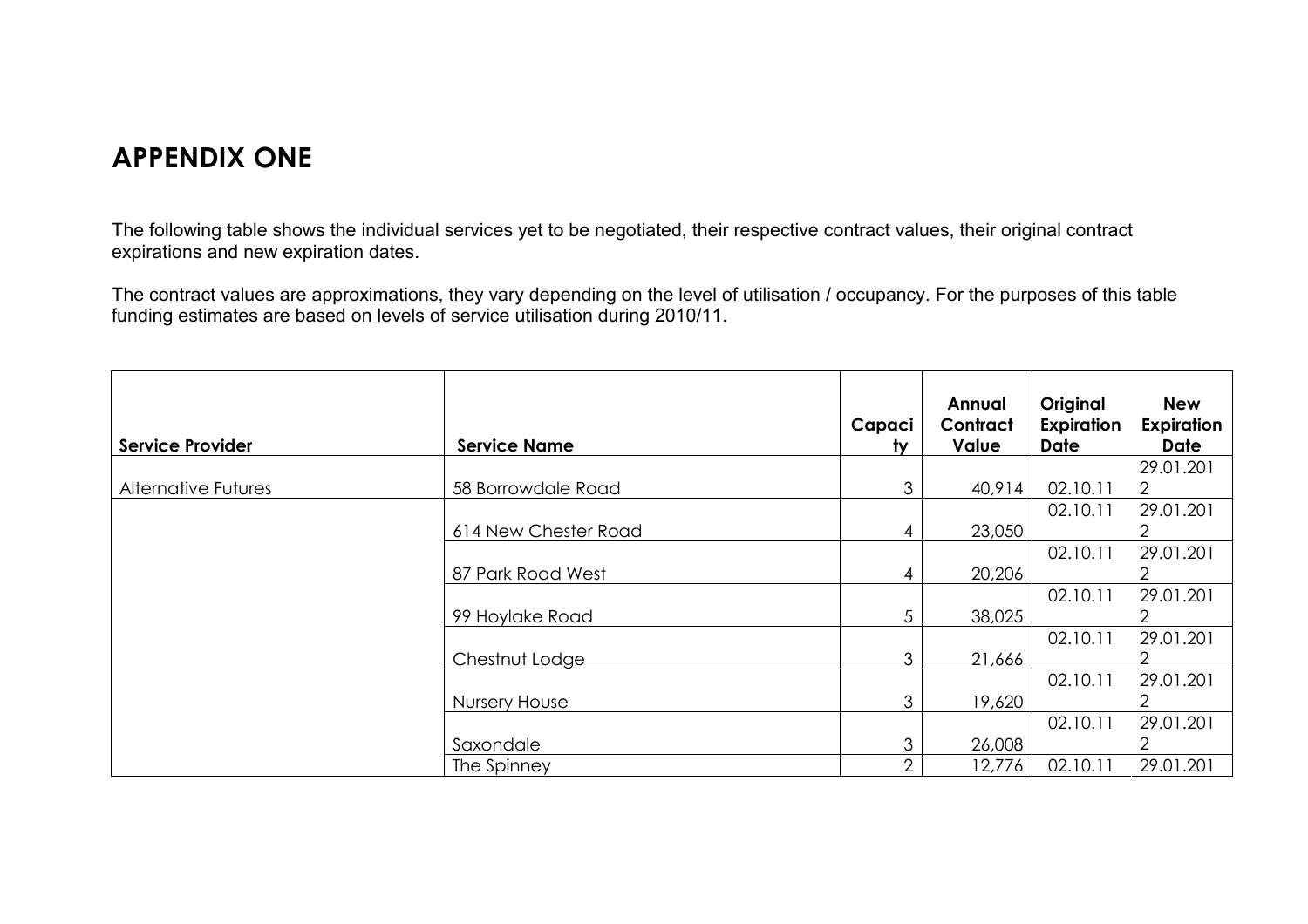|                                          |                                               |                |               |             | $\overline{2}$              |
|------------------------------------------|-----------------------------------------------|----------------|---------------|-------------|-----------------------------|
|                                          |                                               |                |               | 02.10.11    | 29.01.201                   |
| Autism Initiatives                       | New Chester Road                              | $\overline{2}$ | 19485         |             | $\overline{2}$              |
|                                          |                                               |                |               | 02.10.11    | 29.01.201                   |
|                                          | St Peter's Court                              | $\overline{2}$ | 11,225        |             | $\overline{2}$              |
|                                          |                                               |                |               | 02.10.11    | 29.01.201                   |
| European Lifestyles                      | <b>European Lifestyles Floating Support</b>   |                | 13,312        |             | 2                           |
| <b>Harbour Supported Living Services</b> |                                               |                |               | 02.10.11    | 29.01.201                   |
| Limited                                  | Rake Lane Service                             | 4              | 18,310        |             | $\overline{2}$              |
|                                          |                                               |                |               |             | 29.01.201                   |
| Hft (HF Trust Limited)                   | Allport Lane                                  | 3              | 22,538        | 02.10.11    | $\overline{2}$              |
|                                          |                                               |                |               |             | 29.01.201                   |
|                                          | Mark Rake                                     | 3              | 35,586        | 02.10.11    | $\overline{2}$              |
|                                          |                                               |                |               |             | 29.01.201                   |
| Local Solutions                          | Cearns Lodge                                  | 7              | 73,347        | 02.10.11    | $\overline{2}$              |
|                                          |                                               |                |               |             |                             |
|                                          |                                               |                |               |             |                             |
| <b>Learning Disability Contracts on</b>  |                                               |                | <b>Annual</b> | Original    | <b>New</b>                  |
| extension                                |                                               | Capaci         | Contract      | Expiration  | <b>Expiration</b>           |
|                                          | <b>Service Name</b>                           | $1$            | Value         | <b>Date</b> | <b>Date</b>                 |
|                                          |                                               |                |               | 02.10.11    | 29.01.201                   |
| <b>Macintyre Care</b>                    | 25 Shrewsbury Road                            | 6              | 65,208        |             | $\overline{2}$              |
|                                          |                                               |                |               | 02.10.11    | 29.01.201                   |
|                                          | <b>Macintyre Floating Support</b>             |                | 3680          |             | $\overline{2}$              |
|                                          |                                               |                |               | 02.10.11    | 29.01.201                   |
|                                          | St James                                      | 6              | 65,860        |             | $\overline{2}$              |
| Northwest Community Services             |                                               |                |               | 02.10.11    | 29.01.201<br>$\overline{2}$ |
| (Access Employment) Limited              | Learning Disability Service                   | 5              | 85,967        | 02.10.11    | 29.01.201                   |
| Options for Supported Living             | Options for Supported Living Floating Support | 9              | 136,223       |             | 2                           |